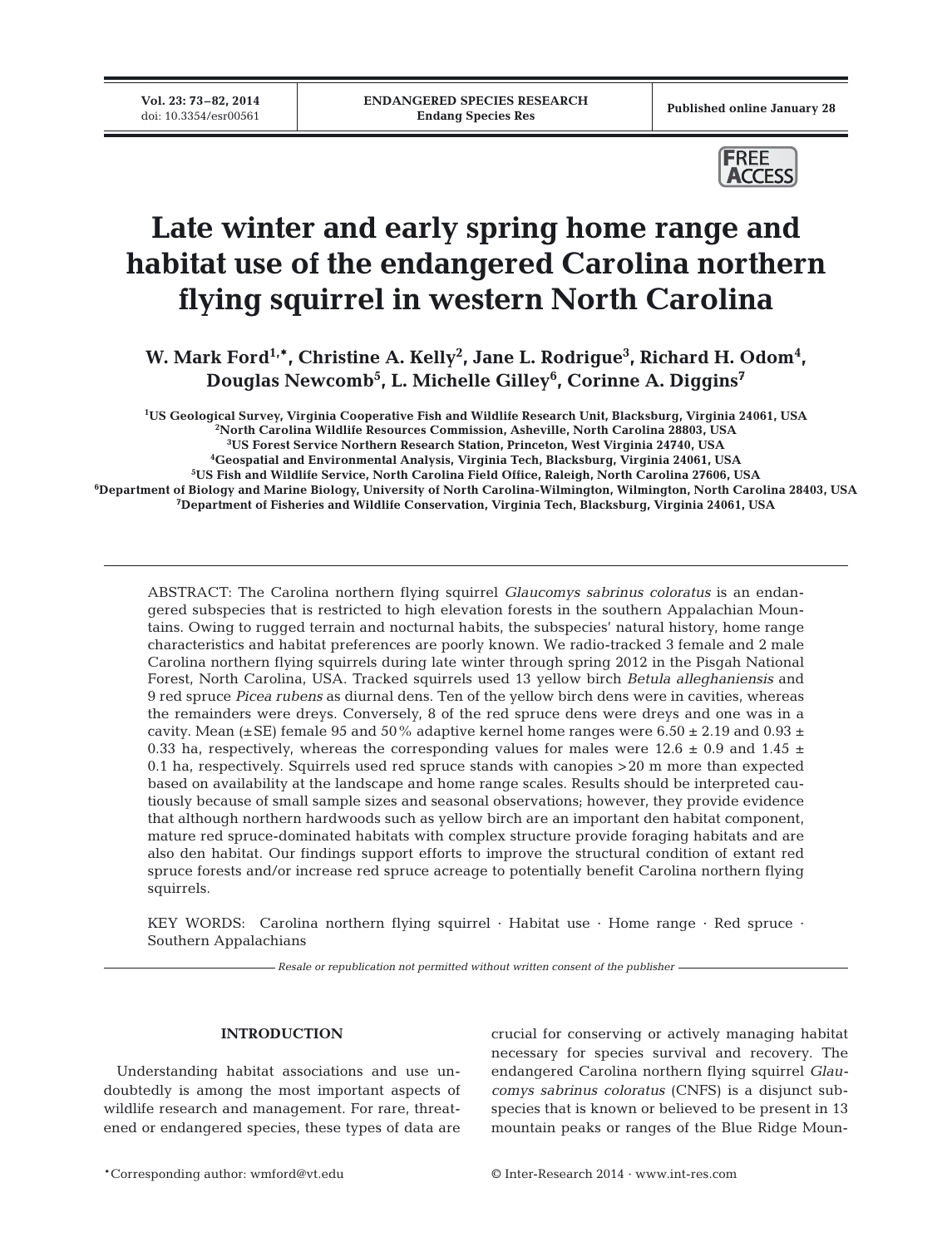tains in the southern Appalachians in western North Carolina, eastern Tennessee, and southwestern Virginia. A post-Pleistocene, boreal relict, the CNFS is primarily associated with mixed northern hardwood− red spruce *Picea rubens*, red spruce− Fraser fir *Abies fraseri* forested landscapes and in a few instances, northern hardwood−eastern hemlock Tsuga cana*den sis* forests in the region above 1400 m above sea level (a.s.l.) (Reynolds et al. 1999, Ford et al. 2007b). The CNFS is an arboreal, cavity- or drey-nester (Ford et al. 2007b). Its diet consists of a variety of plant and animal matter, with a large component of hypogeal fungi consumed when foraging on the forest floor

Similar to the Virginia northern flying squirrel *Glau comys sabrinus fuscus* from the Allegheny Mountain portion of the central Appalachians, the CNFS was listed as endangered by the US Fish and Wildlife Service in 1985 (US Fish and Wildlife Service 1990). Reasons for listing the CNFS included the paucity of records through the 1980s, the fragmented 'skyisland' nature of suitable high-elevation habitat, further reduction of preferred forest conditions following exploitative logging and subsequent burning in the late 19th and early to mid 20th century, high elevation forest health decline from insect pests and atmospheric deposition, and parasite-mediated competition by southern flying squirrels *G. volans*. The Virginia northern flying squirrel (VNFS) was delisted in 2013 (78 Federal Register 140220-14023). Delisting of VNFS occurred following several years of comprehensive natural history data collection, landscapelevel habitat assessments, indications of year-to-year site persistence and coordinated efforts to manage its habitat in the more expansive 500 000 to 750 000 ha of potential habitat across a gradient of conservation uses in West Virginia and northwestern Virginia (Ford et al. 2010).

CNFSs have also shown a consistent pattern of stable to slightly increasing occupancy in western North Carolina (Ford et al. 2012). Moreover, the CNFS faces fewer land management impacts with associated regulatory implications, i.e. ongoing forest management, commercial recreation development, surface mining and wind energy, as did the VNFS in the central Appalachians (Ford et al. 2007a). However, the small area of suitable forest habitats  $(<50000$  ha), lack of landscape-connected meta-populations (Kelly et al. 2013), greater severity of forest health threats (Weigl et al. 1992) and presumed habitat vulnerability to climate change (Weigl et al. 1992, Ford et al. 2007b, Weigl 2007) probably means that avoiding additional extirpations is the best outcome managers can expect for the CNFS. Invariably, this subspecies

is destined to remain a 'conservation challenge' for natural resource managers in the southern Appalachians (Weigl 2007).

The CNFS has been the subject of limited radiotelemetry studies to assess subspecies home range size and den tree characteristics (Weigl & Osgood 1974, Weigl et al. 1992, Hackett 2002, Hughes 2006). In general, for the Carolina subspecies, male home ranges are larger than female home ranges, inter-sex home ranges are smaller than those reported for the VNFS (Menzel et al. 2006b, Ford et al. 2007a) and inter-sex home ranges are larger than those from the Pacific Northwest, where northern flying squirrel habitat quality is believed to be optimal (Witt 1992, Martin & Anthony 1999). For both Appalachian subspecies, cavities in a wide variety of hardwood species are used. However, yellow birch *Betula alle ghaniensis* or American beech *Fagus grandifolia* trees or snags are often the overwhelming den site selection choice. Additionally, each will also use drey nests in conifers such as red spruce (Weigl & Osgood 1974, Weigl et al. 1992, Hackett & Pagels 2003, Menzel et al. 2004, Ford et al. 2007b). With the partial exception of Hackett's (2002) effort, examinations of nightly foraging habitat use by the CNFS have mostly been non-empirical, qualitative assessments and not based in the context of actual habitat use versus availability (Weigl & Osgood 1974, Weigl et al. 1992, Hughes 2006). From observations in the Roan Mountain area along the North Carolina− Tennessee line, Weigl et al. (1992) suggested that the CNFS denned and foraged along the northern hardwood-red spruce ecotone. Similarly, in analyzing the vegetative characteristics from trapping and nest-box capture sites of both Appalachian northern flying squirrel subspecies in North Carolina, Virginia and West Virginia, Payne et al. (1989) found that many occupied sites contained an admixture of red spruce and yellow birch indicative of either the ecotone between red spruce forests and northern hardwood forests or mixed forests. In a subsequent reexamination of nest box sites in West Virginia, Ford et al. (2004) found that site occupancy increased where montane conifer, e.g. red spruce, importance values increased from mixed to pure conifer stands. In the Mount Rogers− Whitetop area in Virginia, high-use portions of CNFS home ranges contained more red spruce and had higher snag densities than did low-use portions (Hackett 2002). Similarly, Menzel et al. (2006b) and Ford et al. (2007a) found that VNFS radio-tracked in wholly red spruce-dominated forests as well as those radio-tracked in mixed landscapes tended to forage preferentially within stands dominated by red spruce.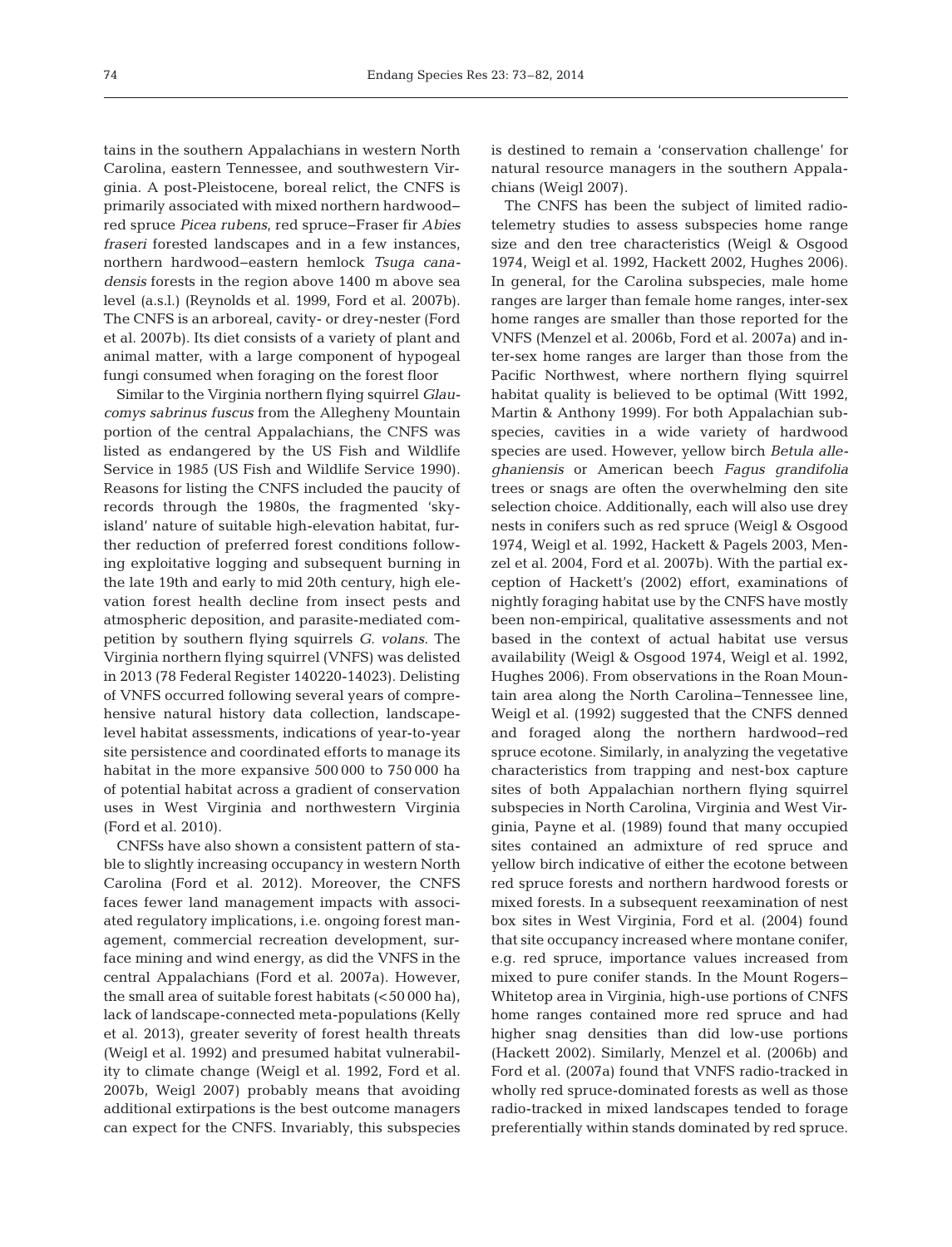Uncertainty about foraging habitat preference is a significant data gap that needs to be overcome for successful conservation and management of the CNFS. For example, examining radio-telemetryderived foraging data relative to mapped forest types in the context of second- and third-order habitat selection (Johnson 1980) could facilitate the development and refinement of spatially explicit predictive habitat models based on resource selection functions. Ac cordingly, as interest in high elevation forest habitat enhancement or restoration increases in the southern Appalachians, as has occurred in the central Appalachians (Rentch et al. 2007, Nowacki & Wendt 2010), a better understanding of CNFS habitat preferences can help prioritize where to increase high elevation forest patch size or connectivity through active forest management actions. Herein, we describe our opportunistic capture, radio-collaring and tracking of 5 endangered CNFS to determine den tree use, home range size and foraging habitat selection in a landscape dominated by high elevation red spruce and northern hardwood cover types representative of much of the presumed CNFS habitat in the southern Appalachians.

# **MATERIALS AND METHODS**

### **Study area**

We conducted our study from March to June 2012 in the Pisgah National Forest, Middle Prong Wilderness, in southern Haywood County, North Carolina, on the northwest slopes of Mount Hardy in the headwaters of Buckeye Creek, approximately 1.5 km west of the Blue Ridge Parkway. Located within the Balsam Mountains massif proper, the study site elevations ranged from approximately 1600 to 1800 m above sea level (a.s.l.) (Fig. 1). The area was highly disturbed from exploitative logging and periodic wild fire in the early 20th century, and evidence of past anthropogenic disturbances, i.e. abandoned railroad grades, was abundant throughout. The forests generally were dominated by (1) a dominant red spruce overstory with dense Fraser fir and rosebay rhododendron *Rhododendron maximum* mid- and understories, or (2) northern hardwood dominant types, some with some red spruce overstory stems and a more open understory of red spruce regeneration and rosebay rhododendron or (3) a pure northern



Fig. 1. Carolina northern flying squirrel *Glaucomys sabrinus coloratus* study site, Pisgah National Forest (NF), Middle Prong Wilderness, in the Balsam Mountains of western North Carolina, USA, March−May 2012. Inset shows the general distribution of the Carolina northern flying squirrel in western North Carolina, eastern Tennessee and southwestern Virginia, and the Virginia northern flying squirrel *Glaucomys sabrinus fuscus* in northwestern Virginia and east-central West Virginia. NP: National Park (different grey shading indicates different ownerships)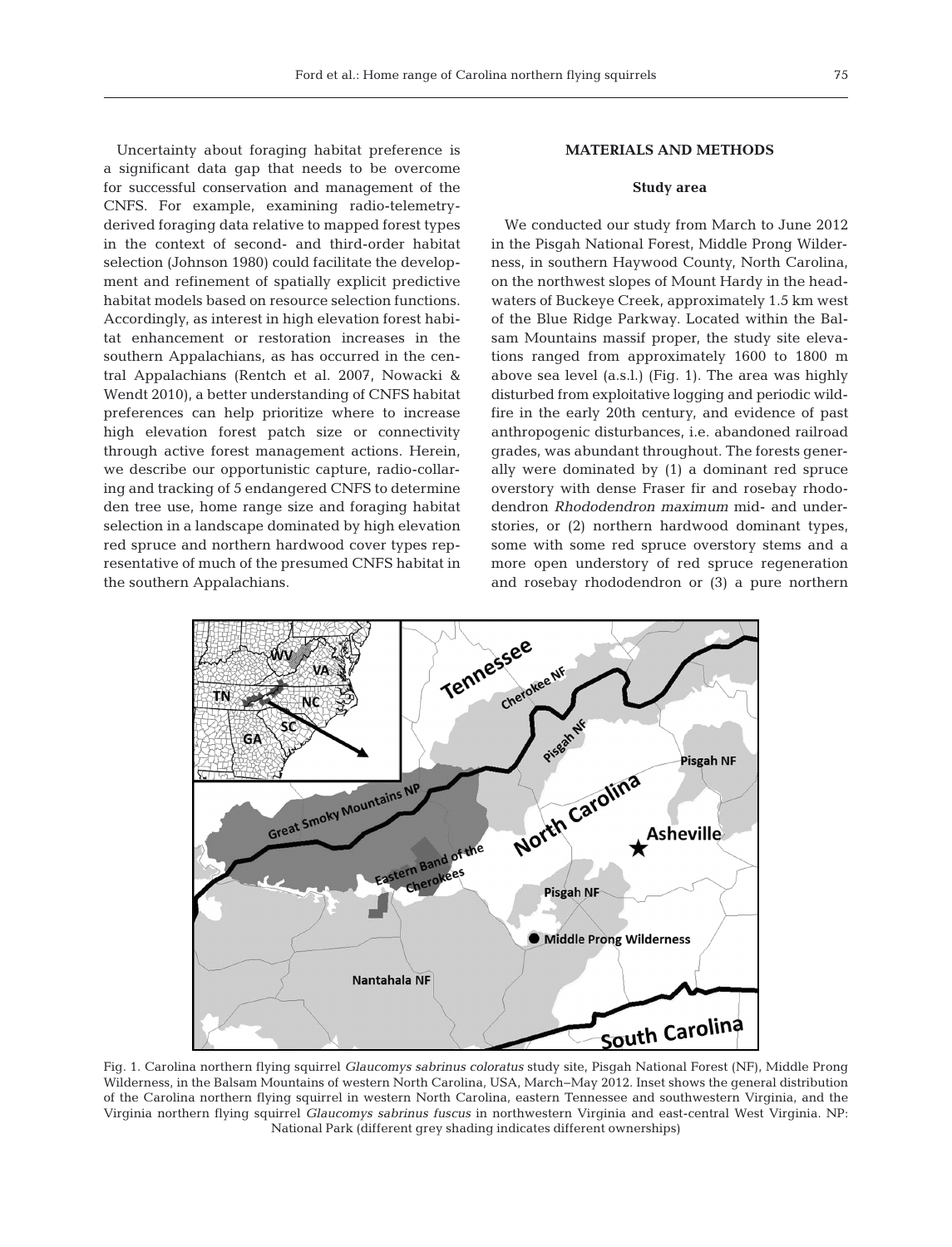hardwood comprised mostly of yellow birch and American beech with scattered understory patches of rhododendron or herbaceous flora. Several small oldfields with various amounts of shrubby woody invasion also occurred throughout. Data from the closest high elevation weather station (Waynesville 4.7 W) and for western North Carolina in general indicated that March− June 2012 experienced near average precipitation but slightly warmer (1.5−2.0°C) than normal temperatures (www.climate.gov/maps-data). Light snow cover occurred at the study site in early March. More detailed descriptions of the soils, geology and vegetation associations in the study area can be found in Schafale & Weakley (1990), Odom & McNab (2000) and Simon et al. (2005).

#### **Capture and tracking**

On 7 March 2013, we captured 5 adult CNFS (3 females and 2 males) in a nest box within a transect line that had been established in 1996 for longterm monitoring of the sub-species (McGrath & Patch 2003). We removed each squirrel from the box and recorded sex, mass, hind foot length and reproductive condition. We differentiated CNFS from southern flying squirrels if hind foot measurements exceeded 34 mm and ventral fur was lead-colored at the base of the hair shaft (Wells-Gosling & Heaney 1984, Ford et al. 2007a). We attached uniquely numbered Monel No. 1 ear tags (National Band and Tag Co.) and 2.1 g Holohil BD-2C radio-transmitter collars to each individual. Following transmitter attachment, we placed each squirrel back in the nest box and re-positioned the box on the tree. Capture and handling of CNFS was approved by Virginia Tech Institutional Care and Use Committee protocol 11- 120-FIW and US Fish and Wildlife Service Native Endangered Species Permit TE34778A-0.

We used Wildlife Materials TR4-2000S receivers and 2-element folding yagi antennas to track radiocollared CNFS to determine home range, foraging habitat selection and den-tree selection. Prior to the 8 evening tracking sessions (8 March to 10 May 2013), we located the den trees containing each radio-collared squirrel. For each den tree, we recorded tree species, status (live or snag), position and condition (overstory or midstory, dominant or suppressed), diameter at breast height (DBH) and den type (cavity or drey). Our tracking efforts to determine home range and habitat use began shortly after sunset and ceased when squirrel movements ended, typically before or near midnight. We obtained telemetry locations using 2 fixed-station bi-angulation bearings with readings taken simultaneously to minimize temporal error (Schmutz & White 1990). Telemetry stations were located >50 m apart to ensure that bearings would be as close to a 90° angle as possible (White 1985). We took bearings for each squirrel at intervals of 10 to 16 min to minimize spatial auto correlation between successive points for each individual animal (White & Garrot 1990, Menzel et al. 2006b).

#### **Home range and habitat use analyses**

We entered UTM coordinates of den trees, telemetry stations and bi-angulation bearings from nightly foraging into LOCATE II software (Pacer Co.) to obtain UTM coordinates of radio-collared CNFS. Although error polygon estimation is not possible with biangulated points (Reding et al. 2013), to reduce possible inaccuracy, we censored points formed from angles of <20° and >160° (Gese et al. 1988). To calculate 95% (overall) and 50% (core-foraging) adaptive kernel home range estimates, we imported UTM coordinates into the Animal Movement Analysis Extension (Hooge & Eichenlaub 2000) using ArcView 3.2 Geographic Information System (ESRI) to create individual squirrel home range shapefiles. We then overlaid these home range estimator shapefiles and the original telemetry points on cover type layers generated by hierarchical feature extractions of North Carolina 1-m resolution color-infrared digital orthophoto quarter-quadrangles from 1998 (www. nconemap. com) using the Feature Analyst Extension 4.2.0.11 (2008 Visual Learning Systems) in ArcMap 9.3.1 Geographic Information System (1999−2009 ESRI) for the area within a 1000 m radius of a combined home range polygon. Our final overall habitat types were simply classified as red spruce-dominant overstory forest, northern hardwood-dominant overstory forest or oldfield/shrub-scrub habitat. Due to the use of high-resolution imagery, a simple 3-category classification scheme and the authors' familiarity with the study site, we did not conduct a quantitative validation of the classified data, nor do we believe there have been substantive vegetation composition changes since 1998 in the Middle Prong Wilderness because no active management has occurred therein since Congressional designation in 1984, and impacts since have been limited primarily to dispersed recreation, i.e. hiking, hunting and camping. We further divided red spruce and northern hardwood forest types into structurally 'mature'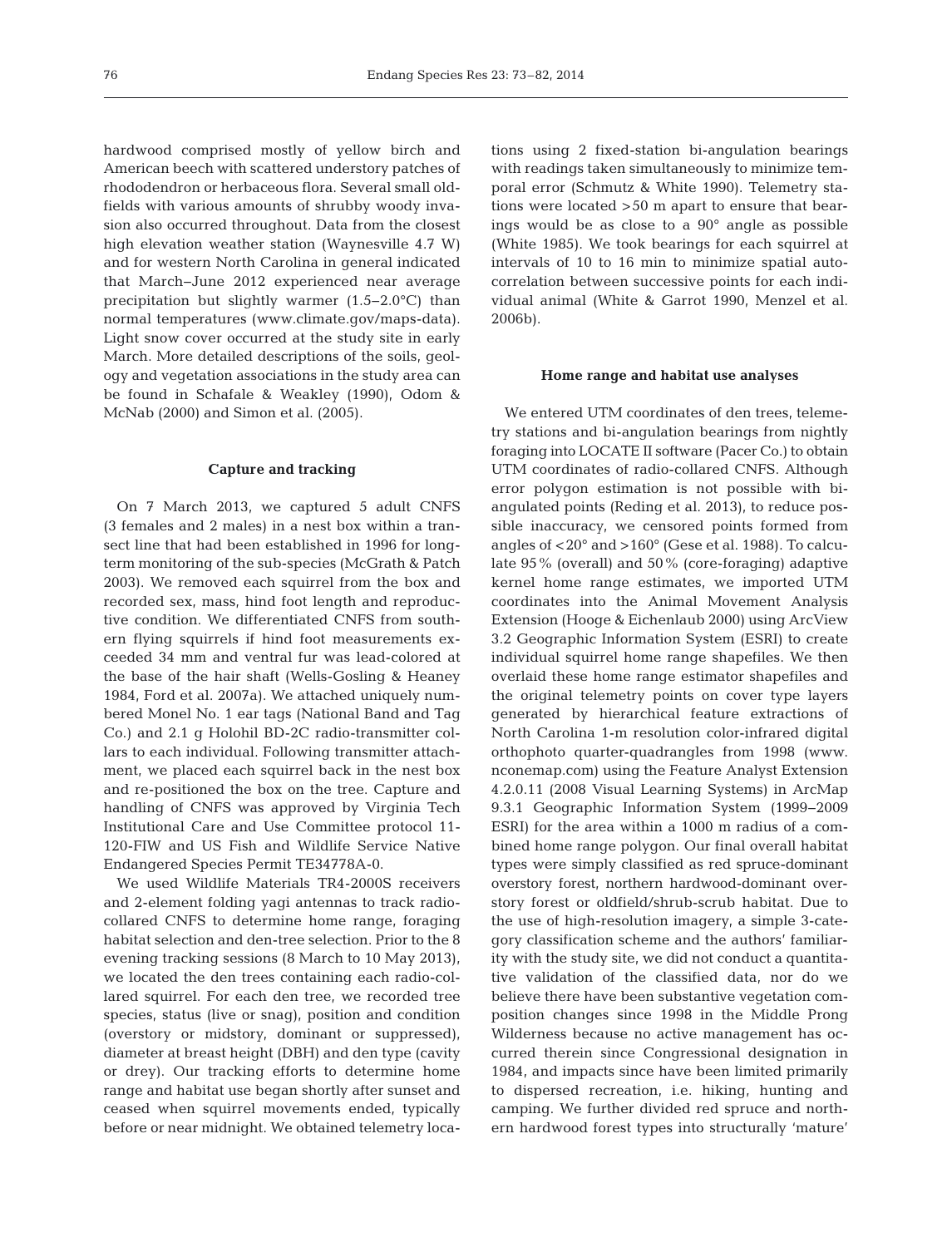or 'mid-successional' categories by combining our vegetation classifications developed by hierarchical features extraction with forest canopy height values derived from 22.8 cm vertical resolution LiDAR (light intensity and data ranging; Newcomb 2012). Mature forests were defined as those with canopy heights >20 m, or 2/3 the minimum height value observed in uncut, old-growth red spruce forests in the southern Appalachians (Minckler 1945), whereas mid-successional forests were those with canopy heights ≤20 m.

CNFS habitat use is well understood at the firstorder level of selection as high elevation areas in the southern Appalachians (Johnson 1980, Ford et al. 2007a). Thus, we examined (1) second-order 'home range selection within the landscape' habitat use within the area defined in our supervised vegetation classification surrounding and including 95% adaptive kernel home ranges and (2) third-order 'within home range selection' habitat use for both the 95% adaptive kernels and the core-use 50% adaptive kernel home ranges. For second- and third-order examinations of all squirrel telemetry points combined, we used Program BIOTAS (Ecological Software Solutions) to calculate habitat selection or avoidance using chi-square analysis and associated Bonferroni *z*-statistic confidence intervals on the proportion of each habitat type observed in the study area versus the proportion of total habitat area as described by Neu et al. (1974). We retained den trees and foraging points in the same analyses because previous assessments of CNFS and VNFS occupancy and habitat use have shown that foraging habitat is dependent upon proximity to, and quality of, denning habitat (Hughes 2006, Ford et al. 2007a, 2010).

## **RESULTS**

#### **Den trees**

From March to May, we were able to obtain 317 usable foraging and den-tree points for the 3 female and 2 male CNFS we had radio-collared. We documented 22 diurnal den trees. Thirteen of the dens occurred in yellow birch, all but one of which were midstory or suppressed overstory trees. Average DBH for yellow birch den-trees was  $26.18 \pm 2.07$  cm (mean ± SE). Ten of the yellow birch tree dens were located in cavities and 3 were drey nests. The remaining 9 dens were found in red spruce. Average DBH for red spruce den-trees was  $49.33 \pm 4.89$  cm. Eight of the red spruce dens occurred in dreys whereas only one red spruce den was found in a cavity. All of the red spruce den-trees were overstory canopy dominant or co-dominant stems. Following our capture of these 5 squirrels, we recorded 10 instances of den-sharing with 6 instances of female− female sharing and 4 instances of male− female sharing. The 2 males never shared a den following their capture in the same nest box.

#### **Home range and habitat use**

Mean female 95 and 50% adaptive kernel home ranges were  $6.50 \pm 2.19$  and  $0.93 \pm 0.33$  ha, respectively ( $n = 3$  for each; Fig. 2). Mean male 95 and 50% adaptive kernel home ranges were  $12.6 \pm 0.9$  and  $1.45 \pm 0.1$  ha, respectively (n = 2 for each). At the 2nd order of selection, habitat use was not proportional to availability in the buffered 95% adaptive kernel



Fig. 2. Example female Carolina northern flying squirrel *Glaucomys sabrinus coloratus* 95% adaptive kernel (outer isopleth) and 50% adaptive kernel (inner isopleth) home ranges in the Balsam Mountains of western North Carolina, March−May 2012. Vegetation forms and canopy height are shown in the key; white areas are oldfield communities; filled circles represent squirrel telemetry fixes. See 'Materials and methods' for complete description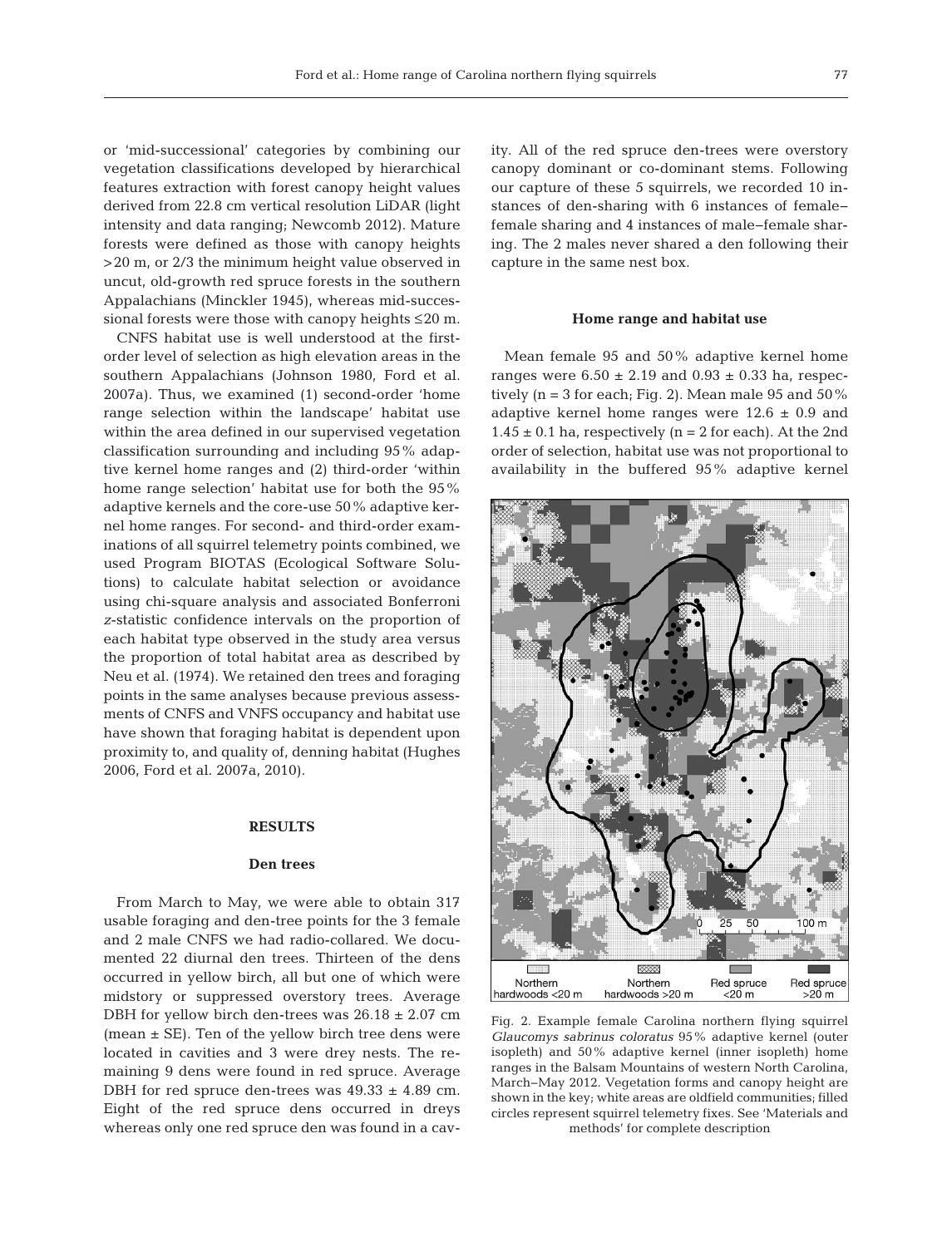home ranges ( $\chi^2 = 82.15$ , df = 4, p < 0.001), with mature red spruce used more than expected ( $\rho_{io}$  = 0.17,  $\rho_i$  = 0.24 to 0.38; Fig. 3) and mature northern hardwoods used less than expected ( $\rho_{io} = 0.25$ ,  $\rho_i =$ 0.05 to 0.14; Fig. 3), where  $\rho_{io}$  is the expected observation value if squirrels occurred in each habitat in exact proportion to availability and  $\rho_i$  is the theoretical proportion of occurrence. All other habitats were



Fig. 3. Carolina northern flying squirrel *Glaucomys sabrinus coloratus* second-order habitat selection in the Balsam Mountains of western North Carolina, March−May 2012. Filled circles represent observed habitat proportions. Error bars below signify habitat use less than expected based on availability, error bars above signify habitat use greater than expected based on availability, and overlapping error bars signify habitat use proportional to availability. NH: northern hardwood; mid: <20 m canopy height; mature: >20 m canopy height



used in proportion to their availability (Fig. 3). At the 3rd order of selection relative to the 95% adaptive kernel home range, habitat use was not proportional to availability ( $\chi^2 = 90.36$ , df = 4, p < 0.001), with mature red spruce used more than expected ( $\rho_{io}$  = 0.13,  $\rho_i = 0.25$  to 0.39; Fig. 4) and 2 habitats used less than expected: mid-successional red spruce  $(\rho_{io} =$ 0.32,  $\rho_i = 0.17$  to 0.29; Fig. 4) and oldfields ( $\rho_{io} = 0.11$ ,  $p_i = 0.02$  to 0.08; Fig. 4). All other habitats were used in proportion to their availability (Fig. 4). At the 3rd order of selection relative to the 50% adaptive kernel home range, habitat use was not proportional to availability ( $\chi^2$  = 144.48, df = 4, p < 0.001), with mature red spruce used more than expected ( $\rho_{\rm io} = 0.13$ ,  $p_i = 0.35$  to 0.54; Fig. 5) and 2 habitats were used less than expected: mid-successional red spruce  $(\rho_{io} =$ 0.32,  $\rho_i$  = 0.11 to 0.25; Fig. 5) and oldfields ( $\rho_{io}$  = 0.11,  $p_i = 0$  to 0.03; Fig. 5). All other habitats were used in proportion to their availability (Fig. 5).

#### **DISCUSSION**

#### **Response to extant forest condition**

Overall, the home ranges we report for CNFS were consistent with other late winter−early spring values (a time when breeding-male movements are greatest) that have been reported in the red spruce− northern hardwood ecotone to the north in the Roan



*coloratus* third-order habitat selection within 95% adaptive kernel home ranges in the Balsam Mountains of western North Carolina, March−May 2012. Filled circles represent observed habitat proportions. Error bars below signify habitat use less than expected based on availability, error bars above signify habitat use greater than expected based on availability, and overlapping error bars signify habitat use proportional to availability. NH: northern hardwood; mid: <20 m canopy height; mature: >20 m canopy height

Fig. 5. Carolina northern flying squirrel *Glaucomys sabrinus coloratus* third-order habitat selection within 50% adaptive kernel home ranges in the Balsam Mountains of western North Carolina, March−May 2012. Filled circles represent observed habitat proportions. Error bars below signify habitat use less than expected based on availability, error bars above signify habitat use greater than expected based on availability, and overlapping error bars signify habitat use proportional to availability. NH: northern hardwood; mid: <20 m canopy height; Mature: >20 m canopy height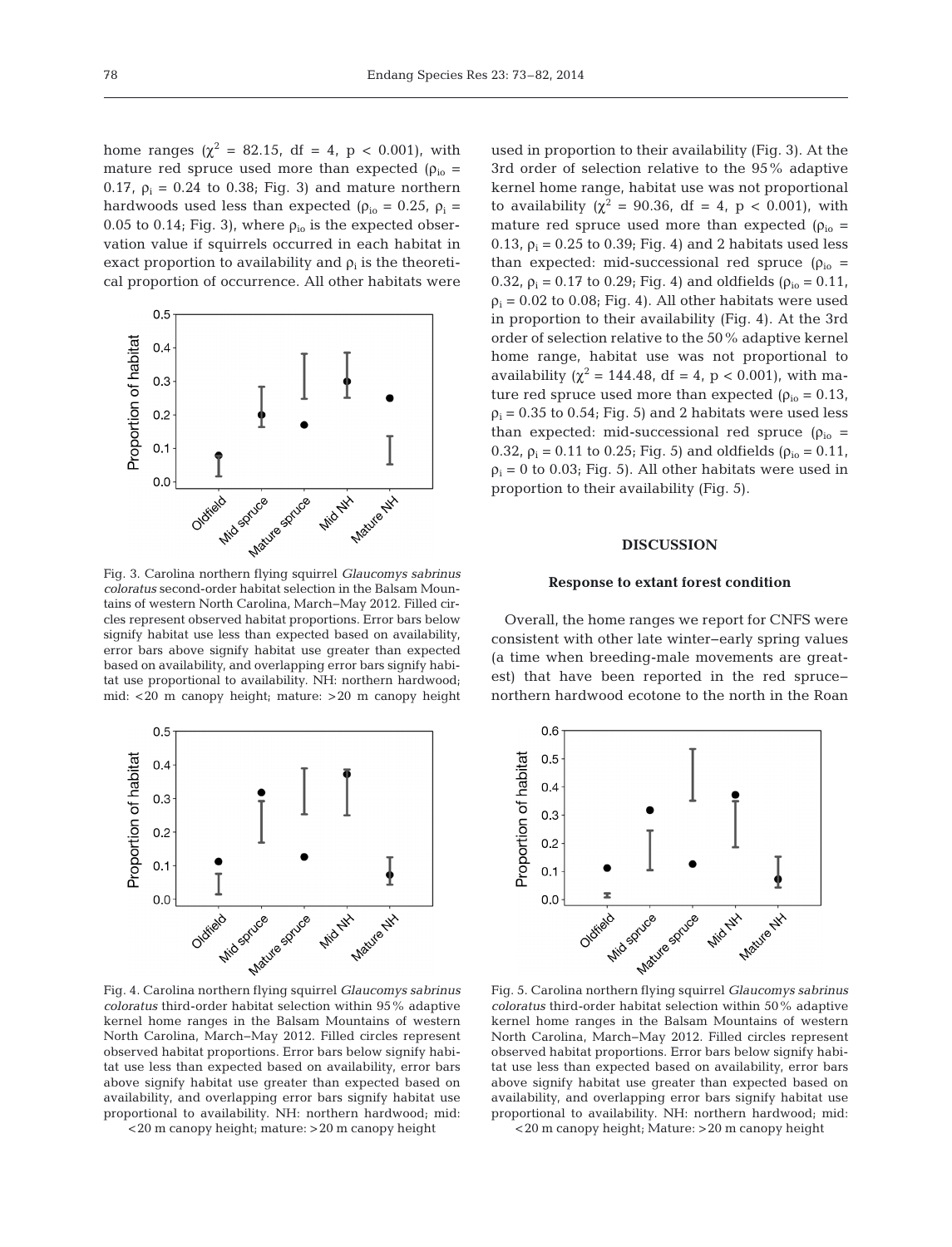Mountain area (Weigl et al. 1992) or in northern hardwood− eastern hemlock communities to the south in the Unicoi Mountains (Hughes 2006). Conversely, the home ranges we observed are much smaller than those from across a gradient of pure northern hardwoods, mixed red spruce−northern hardwoods to primarily conifer-dominated forests during the summer months for the VNFS in the central Appalachians of West Virginia. This difference might be suggestive of a better high-elevation forest habitat quality in our study area in the southern Appalachians than that in the central Appalachians. The cumulative impact of exploitative forest harvesting and subsequent wildfire probably was more intense and continued to occur later in the 20th century across the entire landscape in the central Appalachians than in the southern Appalachians (Korstian 1937, Pyle & Schafale 1988). For both northern flying squirrel subspecies dependent upon a minimum threshold of boreal conifer composition in conjunction with structural complexity/forest decadency, time since cessation of stand-level disturbance is responsible for a legacy impact relative to the extant habitat conditions.

The proportion of den-tree species and nest-type split between primarily cavities in yellow birch and dreys in red spruce also is similar to what has been reported elsewhere from North Carolina (Weigl et al. 1992) and the Mount Rogers-Whitetop area of southwest Virginia (Hackett & Pagels 2003) for CNFS, as well as for VNFS in West Virginia (Odom et al. 2001, Menzel et al. 2004, Ford et al. 2007a). Although an observation generally limited by the lack of northern flying squirrels radio-tagged simultaneously in the same local area of either subspecies, the rates of den-sharing by the squirrels we observed were consistent with those in the Roan Mountain area (Weigl & Osgood 1974, Weigl et al. 1992). From the perspective of forest habitat, this den-use congruence over the wider central and southern Appalachian region is partial evidence that CNFS and VNFS will readily use a hardwood component for den habitat when available. Additionally, it demonstrates that past disturbance history and current forest structure aside, some components of forest composition or structure in terms of den availability probably are more similar than not, despite differences in stand reestablishment processes and timing. However, most CNFS and VNFS tracked by researchers over the past 2 decades have been caught and followed near distinct red spruce− northern hardwood ecotones (Weigl et al. 1992) or in local landscapes dominated by forests with a mixed northern hardwood and red spruce dominance, due in large part to where nest-box survey lines have been established (Urban 1988, Hackett & Pagels 2003, Menzel et al. 2004), but see Hughes (2006) and Ford et al. (2007a) for either wholly northern hardwood- dominant or wholly red spruce-dominant den site observations, respectively.

Despite the limitations of a very small sample size from within a narrow temporal window further biased by the probable mother−offspring/sibling relation of the squirrels, our study is differentiated from the previous radio-telemetry studies of CNFS by our quantitative examination of habitat-type use surrounding and including the home range in a manner similar to Menzel et al. (2006b) and Ford et al. (2007a) in West Virginia for the VNFS. Hackett (2002) noted that CNFS high-use areas were associated with mature red spruce, presumably for foraging, and yellow birch snags, presumably for denning. However, habitatuse metrics were not derived explicitly from foraging points nor were data placed in the context of measured habitat availability, thereby limiting causal linkage inferences. At all scales of habitat selection, the CNFS we observed preferentially foraged in mature red spruce-dominated stands that also contained abundant understory Fraser fir and red spruce advance regeneration, as well as considerable rosebay rhododendron shrub cover.

#### **Importance of red spruce**

Weigl (2007) suggests that CNFS are tied to the ecotone between northern hardwoods and red sprucedominated stands. However, the ability of CNFS to use drey nests in red spruce in our study and others (Weigl & Osgood 1974, Hackett & Pagels 2003), the overall foraging habitat selection for red sprucedominated forests for VNFS (Menzel et al. 2006b, Ford et al. 2007a) and the foraging selection for red spruce at all scales herein may suggest instead that CNFS may prefer forest stands with a substantial (to majority) red spruce component rather than along a 'hard' ecotone setting, where northern hardwood and red spruce stands are adjacent but distinct in composition. At the landscape level, Ford et al. (2004) and Menzel et al. (2006a) noted that the probability of occurrence of VNFS increases with the amount of red spruce in the forest overstory. Ford et al. (2010) showed that annual measures of occupancy (Ψ) by females (suggesting persistence was higher) in nestbox lines where red spruce dominance was higher ( $\Psi$  = 0.95) than in northern hardwoods without a red spruce component ( $\Psi$  = 0.5). Similarly, annual occupancy for CNFS at nest box lines appears to be posi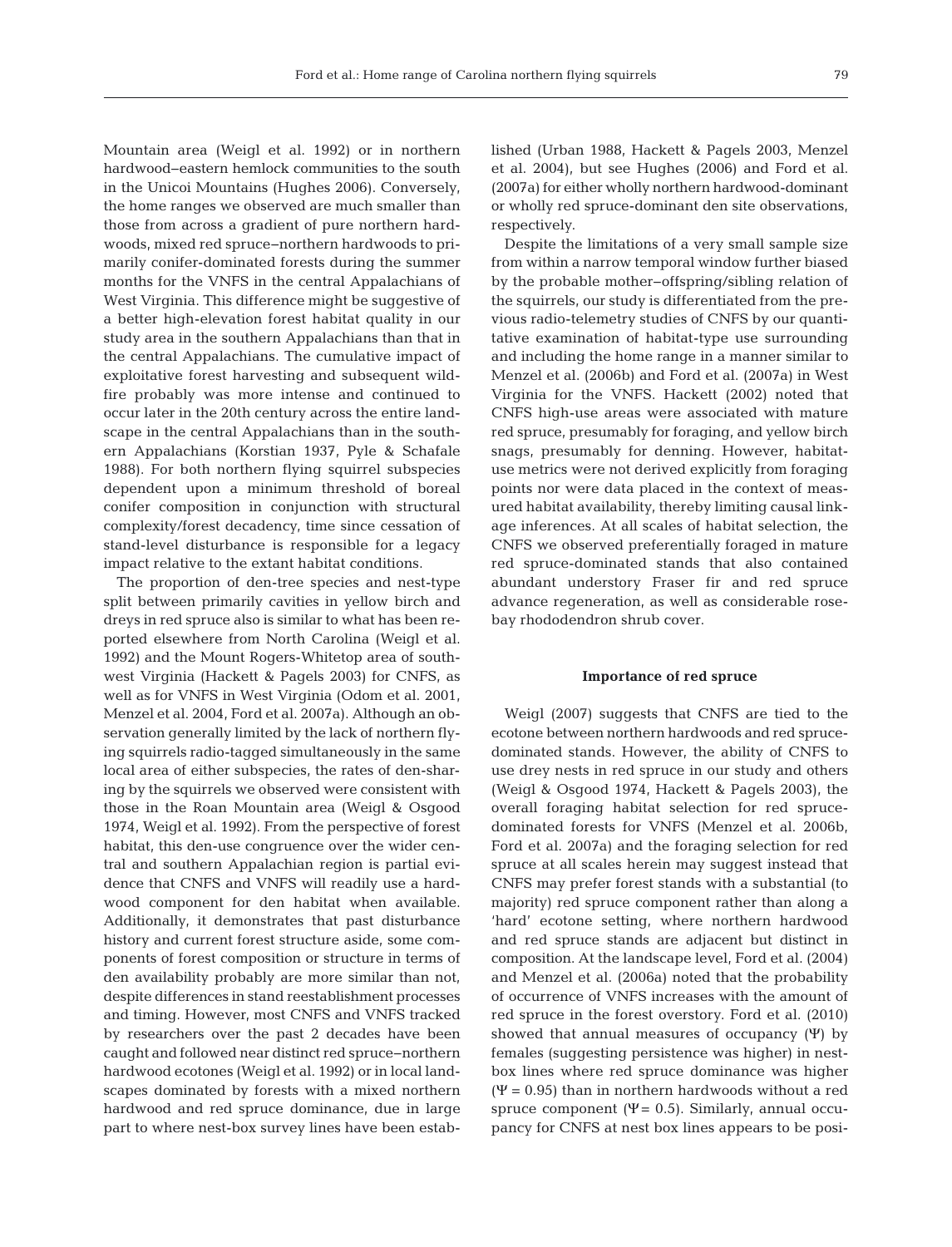tively related to decreasing distance to red spruce or mixed red spruce−northern hardwood stands in North Carolina (Ford et al. 2012). For VNFS, generally the greater the relative amount of red spruce or exotic Norway spruce *Picea abies* within a squirrel's home range, the smaller that home range was, suggesting that habitat quality increases with increasing amounts of spruce (Menzel et al. 2006b, J. Menzel unpubl. data).

Our work adds additional clarity to the ecology of the northern flying squirrel in the Appalachians by quantitatively linking it to older, more mature forest conditions for which we believed red spruce height served as a suitable surrogate. Loeb et al. (2000) observed that the hypogeal fungi important to CNFS were more abundant in association with red spruce than northern hardwoods in the southern Appalachians. Stands with a conifer component may offer more protective cover from predators for foraging CNFS than those without. The link between forest maturity or forest decadence, indicative of old-growth conditions that support diverse and abundant fungal communities, and optimal foraging and den conditions for northern flying squirrels has long been noted in the Pacific Northwest and southeast Alaska (Carey et al. 1999, Smith 2007). Unfortunately, outside of a few areas in the Great Smoky Mountains National Park where substantive old-growth, high-elevation forest conditions and CNFS occur together, these conditions largely are absent at the landscape level in the remainder of the southern Appalachians or in the central Appalachians for VNFS.

Nonetheless, it would be premature to totally discount the value of northern hardwoods to CNFS. Concomitant with the findings of Hughes (2006), we recognize that CNFS can occur in the absence or significant presence of the red spruce or red spruce− Fraser fir community in the southern Appalachians. Indeed, recent surveys using acoustics and cameratrapping suggest that populations of CNFS may also occur in North Carolina on Big Bald (Madison County), Pond Mountain and Sugar Mountain (Avery County), where virtually no extant red spruce remains (C. A. Kelly unpubl. data). Northern hardwood tree species such as yellow birch often constitute the most used denning substrate in occupied habitat (Weigl et al. 1992, Hughes 2006), and we clearly observed use of northern hardwood forests at varying scales proportional to their availability. Still, it should be noted that even in the Unicoi Mountains, where CNFS occur without red spruce, their presence and habitat use is linked to forest stands with a significant eastern hemlock component or other macro- and micro-habitat

conditions such as forest decadence, abundant coarse woody debris and a rich herb or shrub strata. We concur with Weigl (2007) that many of the direct causal relationships between required habitat components and the presence of both CNFS and VNFS remain poorly elucidated. Accordingly, we believe the weight of evidence from this study and that of preceding research does suggest that both CNFS and VNFS foraging habitat use is linked to red spruce occurrence and abundance (Hackett 2002, Menzel et al. 2006b, Ford et al. 2007a), and that overall squirrel occurrence and occupancy are higher with an increasing red spruce component at the forest stand and landscape scales (Ford et al. 2004, 2010, 2012, Menzel et al. 2006a).

#### **Management implications**

Adaptive management discussions and efforts to increase the red spruce component in the southern and central Appalachians to benefit CNFS and VNFS (Schuler et al. 2002, Rentch et al. 2007) have been appropriately questioned owing to the untested nature of the concepts (Weigl 2007). However, it has been well documented that the area dominated by red spruce, and presumably the area of mixed red spruce− northern hardwood forests, is greatly reduced relative to pre-European settlement and prior to forest exploitation (White et al. 2012). Mast production from beechnuts and maple samaras in northern hardwood stands in some years is not dissimilar to caloric values reported from oak-dominated stands (Jensen et al. 2012) that are capable of supporting the southern flying squirrel, a competitor of the CNFS. Therefore it would seem reasonable that efforts to promote and increase red spruce should benefit both subspecies of northern flying squirrels in the Appalachians (and possibly decrease suitability for southern flying squirrels) as well as potentially increase this vulnerable forest type's resilience to perturbations such as ongoing climate change (Nowacki et al. 2010, White et al. 2012). Few forest stands outside of the very highest elevations of the southern Appalachians (>1900 m) are devoid of any hardwood species at the local scale. Therefore, it is doubtful that such efforts would eliminate potential den sites to an extent greater than the increased benefit of the creation of better foraging habitat, particularly at the small scales that might be feasible in a restoration context and where important hardwoods such as yellow birch could be targeted for retention. Additionally, in the context of CNFS, the ecological definition and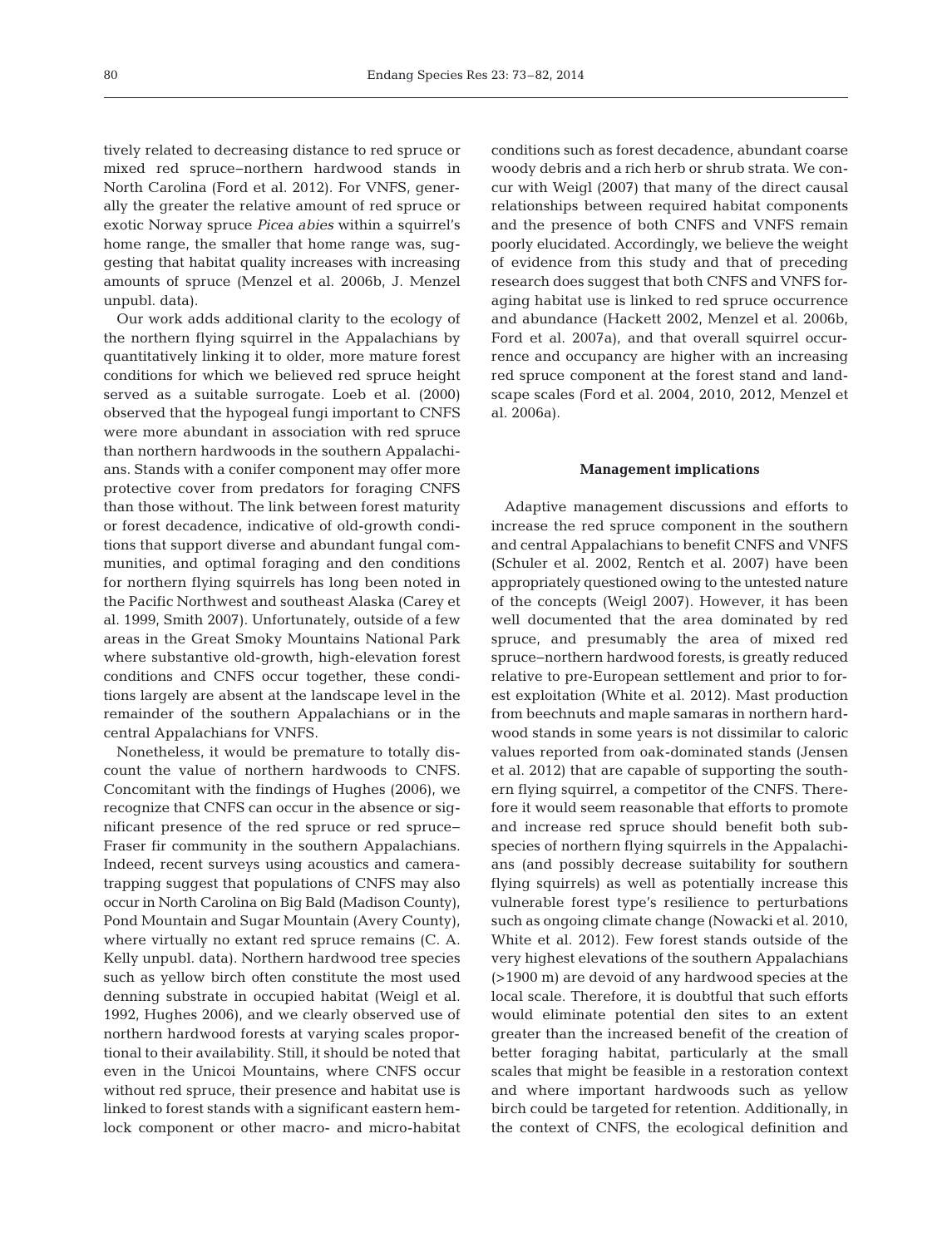spatial distinction between mixed red spruce−northern hardwood forests and the red spruce−northern hardwood ecotone has remained empirically 'fuzzy' and needs to be clarified for consistency in use relative to CNFS. Efforts to better document the local distribution and abundance of CNFS in the southern Appalachians across the complete gradient of elevations and forest types without any significant presence of montane conifer or pure red spruce− Fraser fir at elevations precluding significant hardwood presence, i.e. northern hardwood forests, are much needed.

*Acknowledgements*. Funding for our study was provided by the US Fish and Wildlife Service Region 4, Asheville, North Carolina Field Office, US Geological Survey Cooperative Research Units program, North Carolina Wildlife Resources Commission, and Virginia Department of Game and Inland Fisheries. Field assistance was provided by D. Brown and S. Sweeten. We especially thank S. Cameron and K. Weeks for their programmatic support. The use of any trade, product or firm names does not imply endorsement by the US Government.

#### LITERATURE CITED

- Carey AB, Kershner J, Biswell B, de Toledo LD (1999) Ecological scale and forest development: squirrels, dietary fungi, and vascular plants in managed and unmanaged forests. Wildl Monogr 142: 1−71
- [Ford WM, Stephenson SL, Menzel JM, Black DR, Edwards](http://dx.doi.org/10.1674/0003-0031(2004)152[0430%3AHCOTEV]2.0.CO%3B2) ➤ JW (2004) Habitat characteristics of the endangered Virginia northern flying squirrel *(Glaucomys sabrinus fuscus)* in the Central Appalachians. Am Midl Nat 152: 430−438
	- Ford WM, Mertz KN, Menzel JM, Sturm KK (2007a) Winter home range and habitat use of the Virginia northern flying squirrel *(Glaucomys sabrinus fuscus)*. USDA Forest Service Res Pap NRS-4. Northern Research Station, Newtown Square, PA
	- Ford WM, Rodrigue JL, Chapman BR (2007b) Northern flying squirrel. In: Trani-Griep M, Ford WM, Chapman BR (eds) Land manager's guide to mammals of the South. The Nature Conservancy, Durham, NC, p 389−394
	- Ford WM, Moseley KR, Stihler CW, Edwards JW (2010) Area occupancy and detection probabilities of the Virginia northern flying squirrel (*Glaucomys sabrinus fuscus*) using nest-box surveys. In: Rentch JS, Schuler TM (eds) Proceedings from the Conference on the Ecology and Management of High Elevation Forests in the Central and Southern Appalachian Mountains. USDA Forest Service Gen Tech Rep NRS-P-64. Northern Research Station, Newtown Square, PA, p 37−47
	- Ford WM, Evans A, Odom RH (2012) Preliminary application of occupancy modeling (Program Presence) for Carolina northern flying squirrels. Report to North Carolina Wildlife Resources Commission, Asheville, NC
- ► [Gese EM, Rongstad OJ, Mytton WF \(1988\) Home-range and](http://dx.doi.org/10.2307/3800923) habitat use of coyotes in southeastern Colorado. J Wildl Manag 52:640-646
- Hackett HM (2002) Characteristics of the endangered northern flying squirrel (*Glaucomys sabrinus coloratus*) in southwest Virginia. MS thesis, Virginia Commonwealth University, Richmond, VA
- ► [Hackett HM, Pagels JF \(2003\) Nest site characteristics of the](http://dx.doi.org/10.1674/0003-0031(2003)150[0321%3ANSCOTE]2.0.CO%3B2) endangered northern flying squirrel (*Glaucomys sabrinus coloratus*) in southwest Virginia. Am Midl Nat 150: 321−331
	- Hooge PN, Eichenlaub B (2000) Animal movement extension to ArcView. Version 2.0. US Geological Survey, Anchorage, AK. www.absc.usgs.gov/glba/gistools/animal \_mvmt.htm
	- Hughes RS (2006) Home ranges of the endangered Carolina northern flying squirrel in the Unicoi Mountains of North Carolina. Proc Southeast Assoc Fish Wildl Agenc 60: 19−24
- [Jensen PG, Demers CL, McNulty SA, Jakubas WJ,](http://dx.doi.org/10.1002/jwmg.322) ➤ Humphries MM (2012) Marten and fisher responses to fluctuations in prey populations and mast crops in the northern hardwood forest. J Wildl Manag 76:489-502
- ► [Johnson DH \(1980\) The comparison of usage and availabil](http://dx.doi.org/10.2307/1937156)ity measurements for evaluating resource preference. Ecology 61:65-71
- ► [Kelly CA, Diggins CA, Lawrence AJ \(2013\) Crossing struc](http://dx.doi.org/10.1002/wsb.249)tures reconnect federally endangered flying squirrel populations divided for 20 years by road barrier. Wildl Soc Bull 37:375-379
- ► [Korstian CF \(1937\) Perpetuation of spruce on cut-over and](http://dx.doi.org/10.2307/1943304) burned lands in the higher southern Appalachian Mountains. Ecol Monogr 7: 125−167
- ► [Loeb SC, Tainter FH, Cazares E \(2000\) Habitat associations](http://dx.doi.org/10.1674/0003-0031(2000)144[0286%3AHAOHFI]2.0.CO%3B2) of hypogeous fungi in the southern Appalachians:implications of the endangered Carolina northern flying squirrel (*Glaucomys sabrinus fuscus*). Am Midl Nat 144: 286−296
	- Martin KJ, Anthony RJ (1999) Movements of northern flying squirrels in different-aged forest stands of western Oregon. Am Midl Nat 144: 286−296
	- McGrath C, Patch S (2003) Using a terrain-based vegetation model to map Carolina northern flying squirrel distribution. Proc Southeast Assoc Fish Wildl Agenc 57: 243−251
- [Menzel JM, Ford WM, Edwards JW, Menzel MA \(2004\) Nest](http://dx.doi.org/10.1674/0003-0031(2004)151[0355%3ANTUBTE]2.0.CO%3B2) ➤ tree use by the endangered Virginia northern flying squirrel with recommendations for habitat restoration. Am Midl Nat 151: 355−368
	- Menzel JM, Ford WM, Edwards JW, Ceperley L (2006a) A habitat model for the Virginia northern flying squirrel (*Glaucomys sabrinus fuscus*) in the central Appalachian Mountains. USDA Forest Service Res Pap NE-729. Northeastern Research Station, Newtown Square, PA
- ▶ [Menzel JM, Ford WM, Edwards JW, Terry TM \(2006b\)](http://dx.doi.org/10.1017/S0030605306000494) Home range and habitat use of the vulnerable Virginia northern flying squirrel *Glaucomys sabrinus fuscus* in the central Appalachian Mountains. Oryx 40:204-210
	- Minckler LS (1945) Reforestation in the spruce type in the southern Appalachians. J For 43:349-356
- ► [Neu CW, Byers CR, Peek JM \(1974\) A technique for analysis](http://dx.doi.org/10.2307/3800887) of utilization-availability data. J Wildl Manag 38: 541−545
- ▶ [Newcomb D \(2012\) Using GRASS GIS to model solar irradi](http://dx.doi.org/10.1111/j.1467-9671.2012.01313.x)ation on North Carolina aquatic habitats with canopy data. Trans GIS 16: 161−176
	- Nowacki G, Wendt D (2010) The current distribution, predictive modeling, and restoration potential of red spruce in West Virginia. In: Rentch JS, Schuler TM (eds) Proceedings from the Conference on the Ecology and Man-